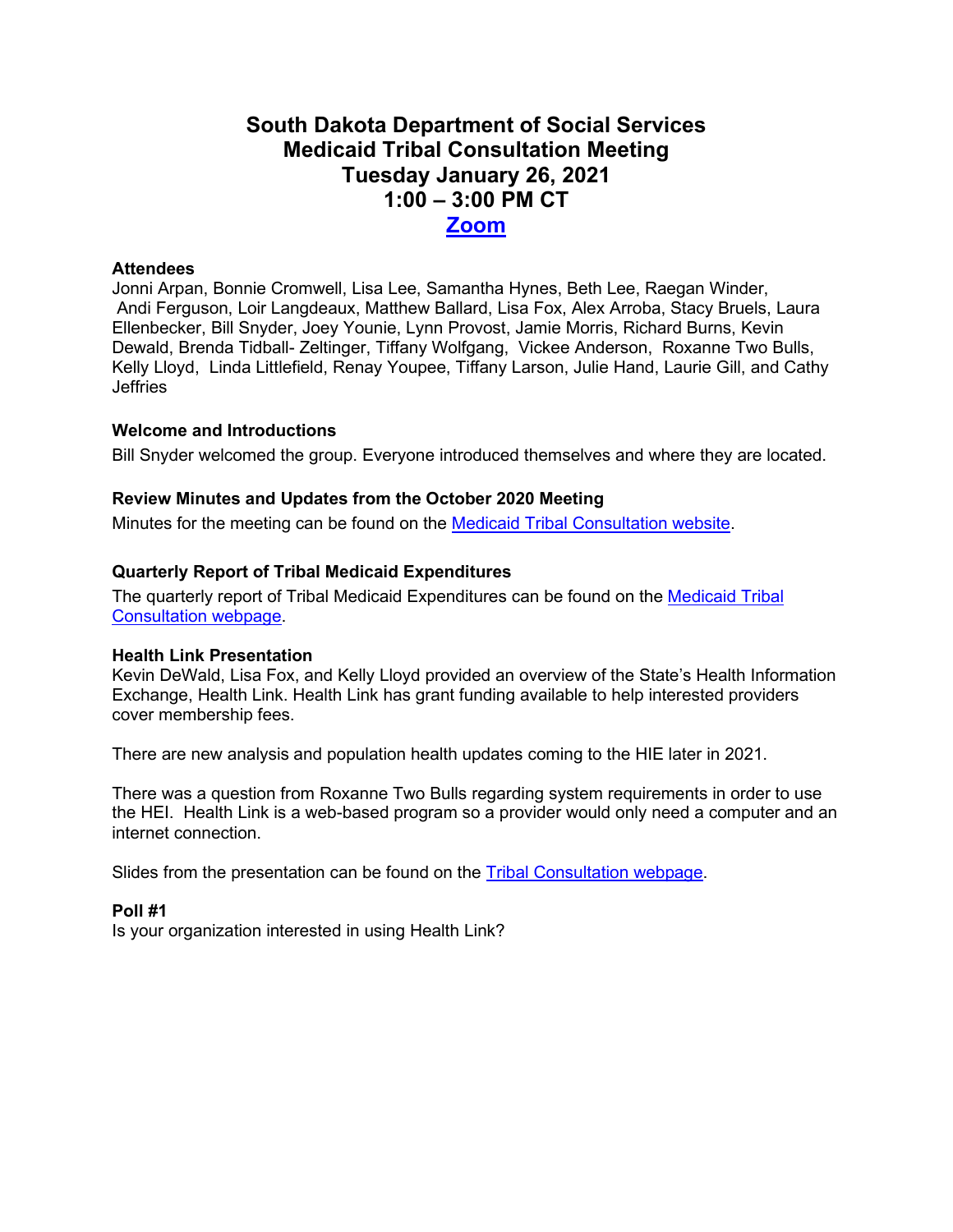





# **DHS Updates**

Jamie Morris, Clinincal Administror in the Division of Developmental Disabilites (DDD) provided updates from the DDD and shared the new resource guide they have been working on. Print materials can be requested by contacting Jamie at Jamie.Morris@state.sd.us. Resources presneted during the meeting can be found on the Tribal [Consultation website.](https://dss.sd.gov/medicaid/generalinfo/tribalconsultation.aspx)

# **COVID-19 Update**

Bill provided COVID-19 updates. DSS has released a provider bulletins regarding COVID-19 vaccine administration. All provider bulletins include COVID-19 specific bulletins and the COVID-19 FAQs can be found on the [provider communications page](https://dss.sd.gov/medicaid/providers/communication.aspx) or the [DSS COVID](https://dss.sd.gov/keyresources/recentnews.aspx)  [resources page.](https://dss.sd.gov/keyresources/recentnews.aspx)

The US Department of Health and Human Services (HHS) has extended the Public Health Emergency (PHE) until April 20, 2021, HHS has indicated they expect to extend it further.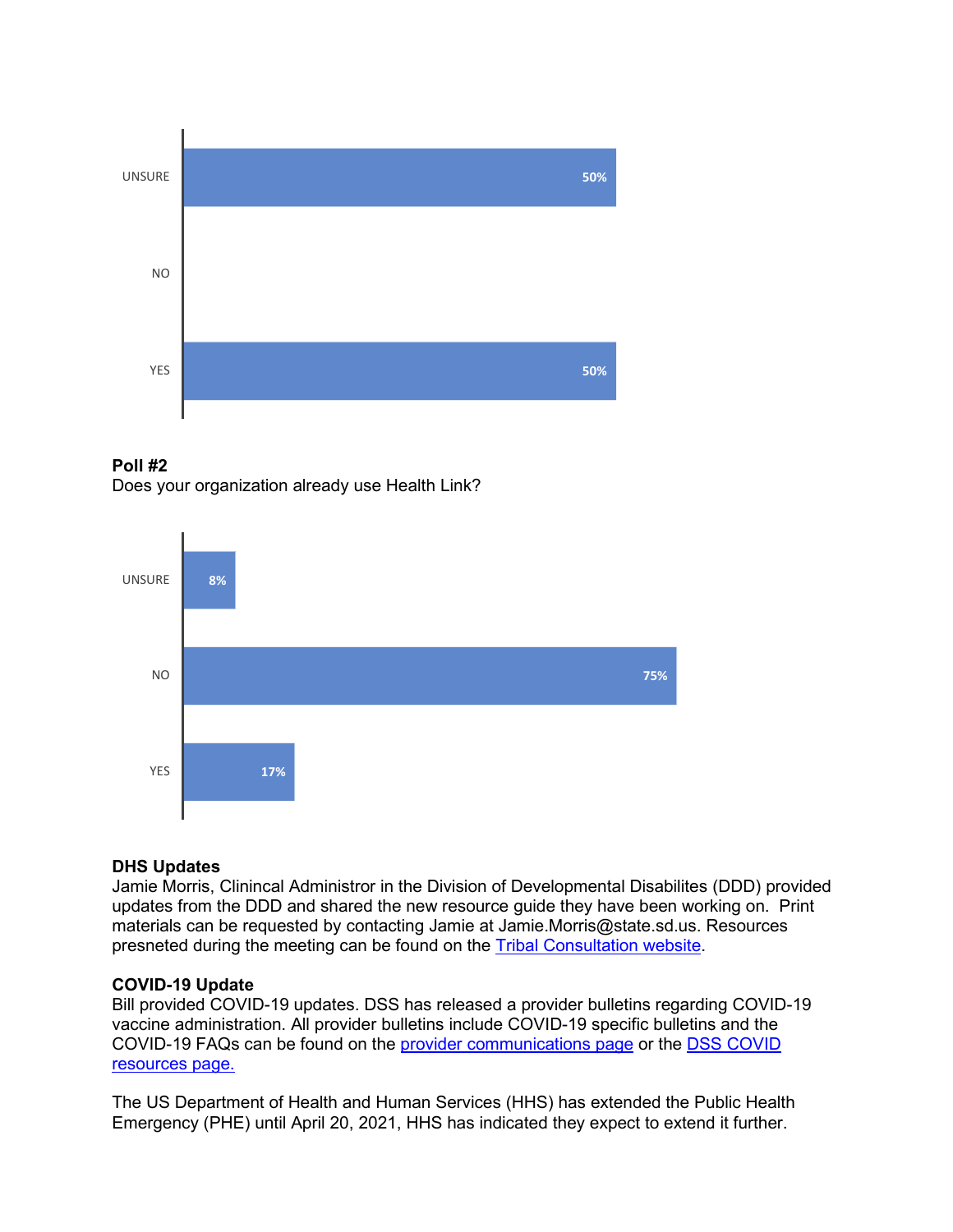SD Medicaid has received questions about COVID testing outside of a clinic such as a parking lot and being reimbursed at the encounter rate. This was allowed by the federal government until January 2021. There have been recent updates to the federal guidance which will allow COVID testing in offsite locations to be reimbursed at the encounter rate until October 2021.

Roxanne Two Bulls from Native Women's Health Care (NWHC) had a question about the grants the state was providing as a result of COVID. NWHC has applied for funding but has not received a response back. DSS committed to checking into the application and getting back to Roxanne.

# **State Plan Amendment Report**

Matthew Ballard provided an update on Medicaid State Plan Amendments (SPA) There are two SPAs that have been approved since the last meeting. A complete list of SPAs can be found on the [Tribal Consultation website.](https://dss.sd.gov/medicaid/generalinfo/tribalconsultation.aspx)

## **Community Based Provider Workgroup Update**

The Community Based Provider Workgroup continues to meet. The monthly shared savings reports continue to be posted on the [DSS webpage.](https://dss.sd.gov/keyresources/statistics.aspx) There are additional Care Coordination Agreements (CCA) that are still pending signature with IHS.

DSS is seeking to hire a mid-level provider IPA position. This position can be used to help make referrals. The hiring process for this position was interrupted by COVID and the position needed to be reposted.

## **Other DSS Updates**

#### *1500 Claim Forms*

Lisa provided an update on the switch to the 1500 claim form for IHS providers. DSS has had several weeks of claims that have been submitted. The ones that have been submitted thus far look good. DSS is starting to see immunizations and well child visits come through.

Beth Lee mentioned that she has been seeing a lot of denials because of too many revenue codes. Lisa indicated that this should not be happening. Beth and Lisa will connect to resolve the issue.

#### **Poll #3**

Have you submitted or used a CMS 1500 claim form to bill before?